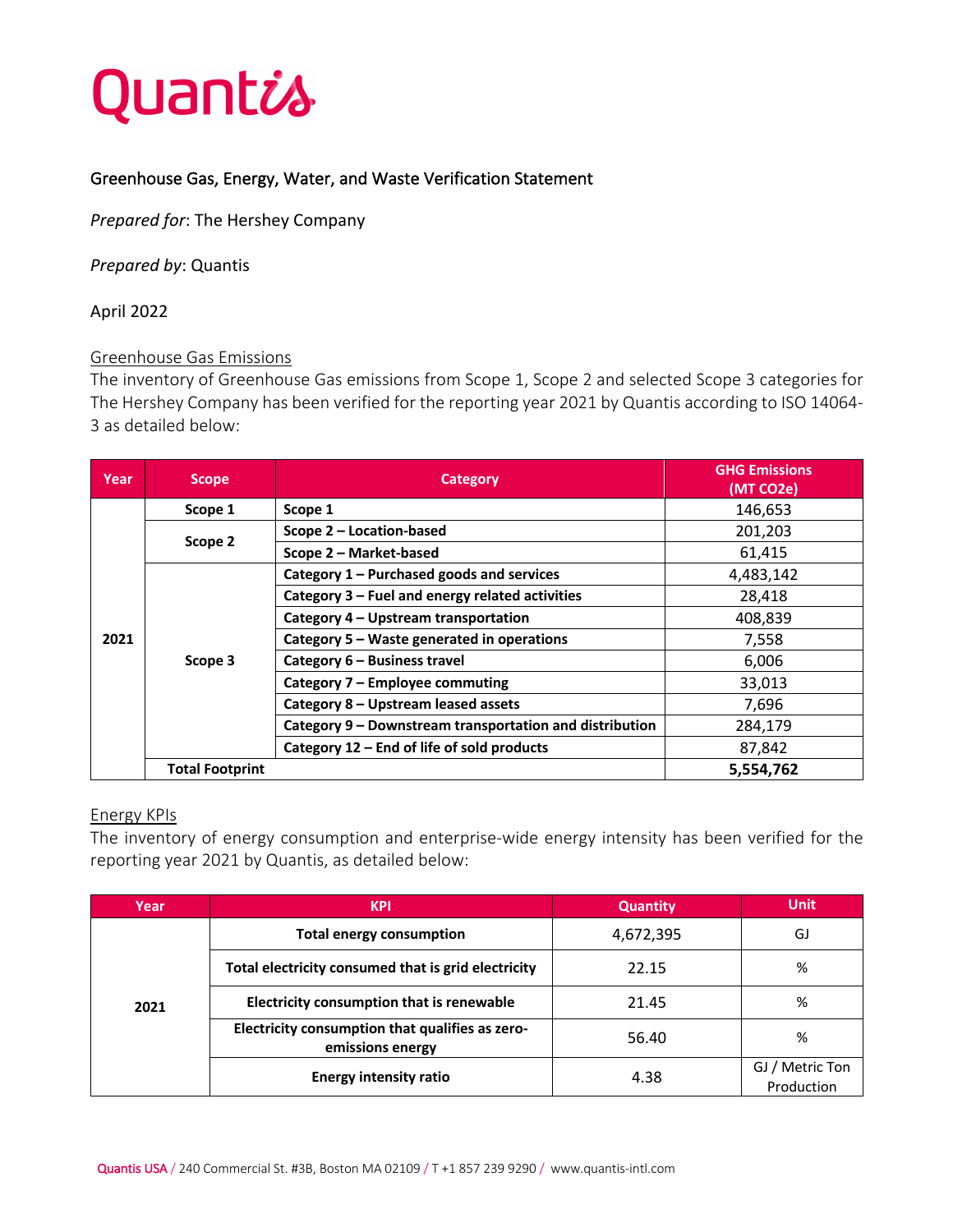### Quantis

### Water KPIs

The inventory of water withdrawal, water discharge, and water consumption has been verified for the reporting year 2021 by Quantis, as detailed below:

| Year | <b>KPI</b>                     | <b>Quantity</b> | <b>Unit</b>           |
|------|--------------------------------|-----------------|-----------------------|
|      | <b>Total water withdrawal</b>  | 5,829           | <b>Million liters</b> |
| 2021 | <b>Total water discharge</b>   | 4,915           | <b>Million liters</b> |
|      | <b>Total water consumption</b> | 914             | <b>Million liters</b> |

### Waste KPIs

The inventory of waste categories disposed and enterprise-wide waste intensity in operations has been verified for the reporting year of 2021 by Quantis, as detailed below:

| Year | <b>KPI</b>                            | <b>Quantity</b> | <b>Unit</b>                                       |
|------|---------------------------------------|-----------------|---------------------------------------------------|
|      | Non-hazardous waste generated         | 61,013          | Metric tons                                       |
|      | Waste recycled                        | 51,532          | Metric tons                                       |
|      | Recycled                              | 20,565          | Metric tons                                       |
|      | Stock feed                            | 30,744          | Metric tons                                       |
|      | Composted                             | 223             | Metric tons                                       |
| 2021 | <b>Waste to energy (incineration)</b> | 6,781           | Metric tons                                       |
|      | <b>Waste to trash (landfill)</b>      | 2,700           | Metric tons                                       |
|      | <b>Hazardous waste</b>                | 152             | Metric tons                                       |
|      | <b>Waste intensity</b>                | 0.064           | MT waste<br>generated / MT<br>product<br>produced |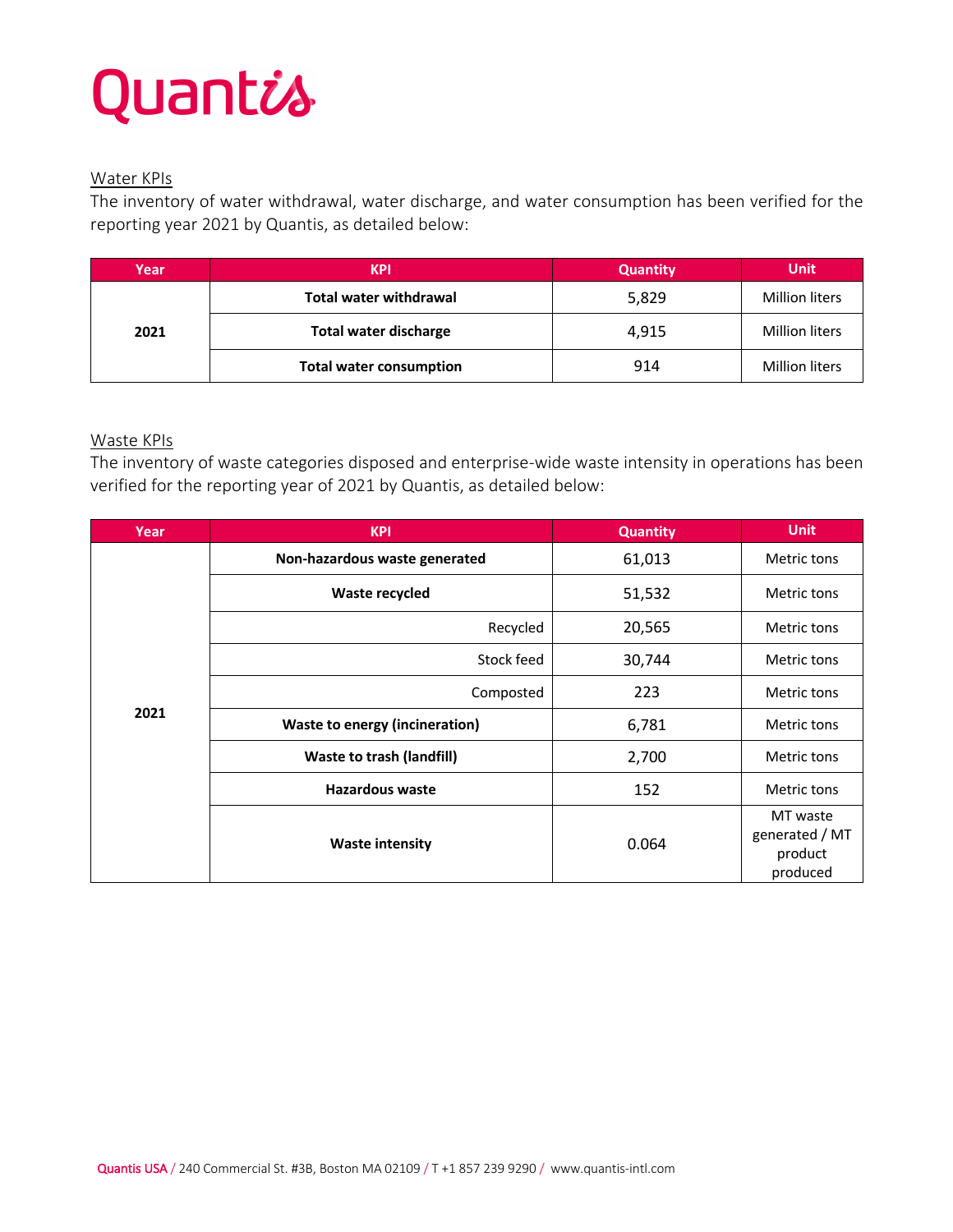

### Authorized by

 $\overline{1}$  $\overline{\phantom{a}}$  $\overline{\phantom{0}}$ 

Carly Nishida-Chiou, Product and Corporate Footprint Lead, US Verification Statement Date: 16 May, 2022

### Quantis USA

240 Commercial Street, Suite 3B Boston, MA 02109 Tel: +1 857-239-9290 Email: info.usa@quantis-intl.com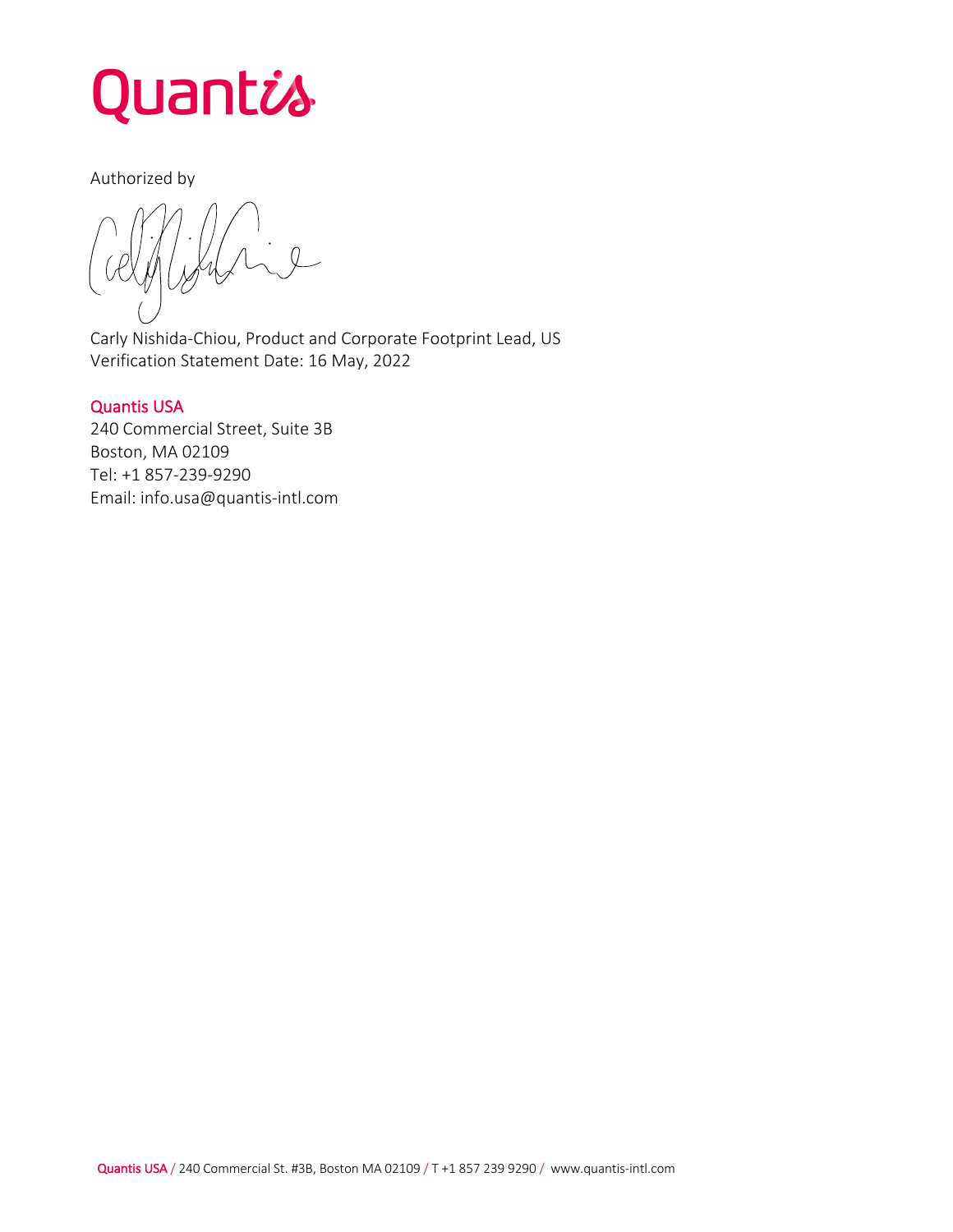## Quantis

### Brief description of the Verification Process

Quantis has been commissioned by The Hershey Company for verification of their reporting year 2021 Scope 1, Scope 2, and selected Scope 3 categories for The Hershey Company greenhouse gas emissions against the GHG Protocol. Quantis also reviewed relevant energy, water, and waste KPIs for the 2021 reporting year. The verification was based on the verification scope, objectives, and criteria as agreed between The Hershey Company and Quantis.

### Roles and Responsibilities

The management of The Hershey Company is responsible for supplying relevant activity data and emission factors, as well as the calculations of GHG emissions information and the reported GHG emissions.

It is Quantis' responsibility to express an independent verification opinion on the GHG emissions as provided by The Hershey Company for the period  $1<sup>st</sup>$  January 2021 to 31<sup>st</sup> December 2021.

### Objectives and Criteria

The purposes of this verification exercise are, by review of objective evidence, to independently review:

- Whether the GHG emissions are as declared by The Hershey Company.
- Whether energy, water, and waste KPIs are as declared by The Hershey Company.
- Whether the data reported are accurate, complete, consistent, transparent, relevant and free of material error or omission and compiled in accordance with The Hershey Company' described methodology.

### Level of Assurance

Quantis undertook the verification assessment with the aim to provide a limited level of assurance for Scope 1, Scope 2 and selected Scope 3 categories listed below, as well as energy, water, and waste inventory KPIs for The Hershey Company operations.